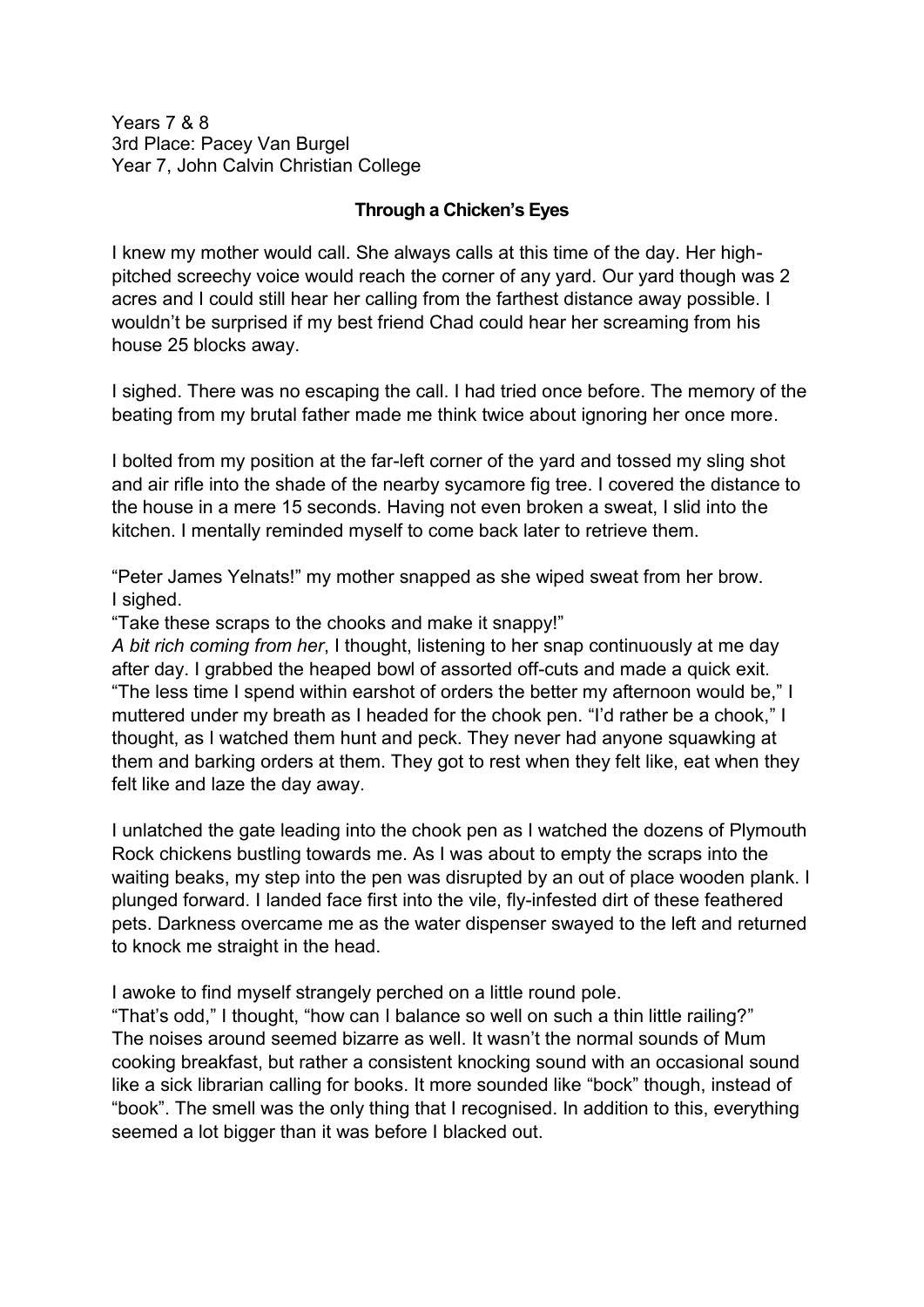Attempting to look at the time on my watch seemed hard. I couldn't get my arm up any higher than my waist. Then I realised I had no ordinary arm. It was a brown feathery wing. It just couldn't be could it? I looked down at my feet and body. Strangely it matched my new arm. My feet now had three toes which were not at all the same. They spread out in different directions and were yellow and wrinkly. They were no longer feet, but were claws.

All of sudden one thing did sound familiar. It was a voice calling.

"Peter James Yelnats, come here at once. What are you doing out in the yard at this time of the morning? If you're hiding, come out at once if you want to avoid another beating from your father."

It didn't sound so screechy anymore, plus a bit later there were more voices calling my name.

By this stage I had fallen from my perch and realised I could walk on these weird legs. I kind of waddled from under the cover of the sleeping hut inside the pen to out in the open air. The sunlight temporarily removed my vision. After I had gathered my senses, I went over to the mesh barrier of the chook pen and peered through its gaps to see where the source of the commotion was coming from. Then I saw, on the porch of our house, only about 25 metres away, was my mother and father. They were still yelling and screaming my name, craning their necks to try to spot where I was hiding. They would never find me though, not if I stayed in the state that I was in at this current moment. This is because I had transformed into a feathery, flea-bitten, fly-surrounded pet having to live on feral chook food and table scraps.

I tried to get their attention by yelling out as loudly as I could and, as a further addition to my commotion, I flapped my newly sprouted wings up and down. I also noticed that mother and father were not the only ones searching the backyard of 27 Fremont Street in Cape Town, South Africa. Standing about 5 metres behind Mum and Dad were two dark skinned men, both decked out in a blue uniform complete with a badge standing out on their shirt pocket, a pair of dark sunglasses, and strangest of all, a big black revolver hanging on their brown leather belts. Who could these crazy looking men be? Were they going to shoot me? Then it hit me. They were Police. I don't know why, but I kind of felt bad that they were looking for me.

Reality began to sink in for the first time since I received my chicken features. I am a chicken, stuck in my backyard's very own chook pen, and my parents, who are just metres away from me, have called the police to carry out a search for their 'missing child', one they apparently 'love' so much. The door of the pen is locked, leaving me no escape from this awful, stinky heap of chook infested filth. Then a horrible realisation came to my mind. Christmas is just two days away. This is usually the best day of the year, but now I am dreading it. Why? Christmas dinner for our family consists of the fattest chicken of the two dozen in our pen rather than an expensive turkey.